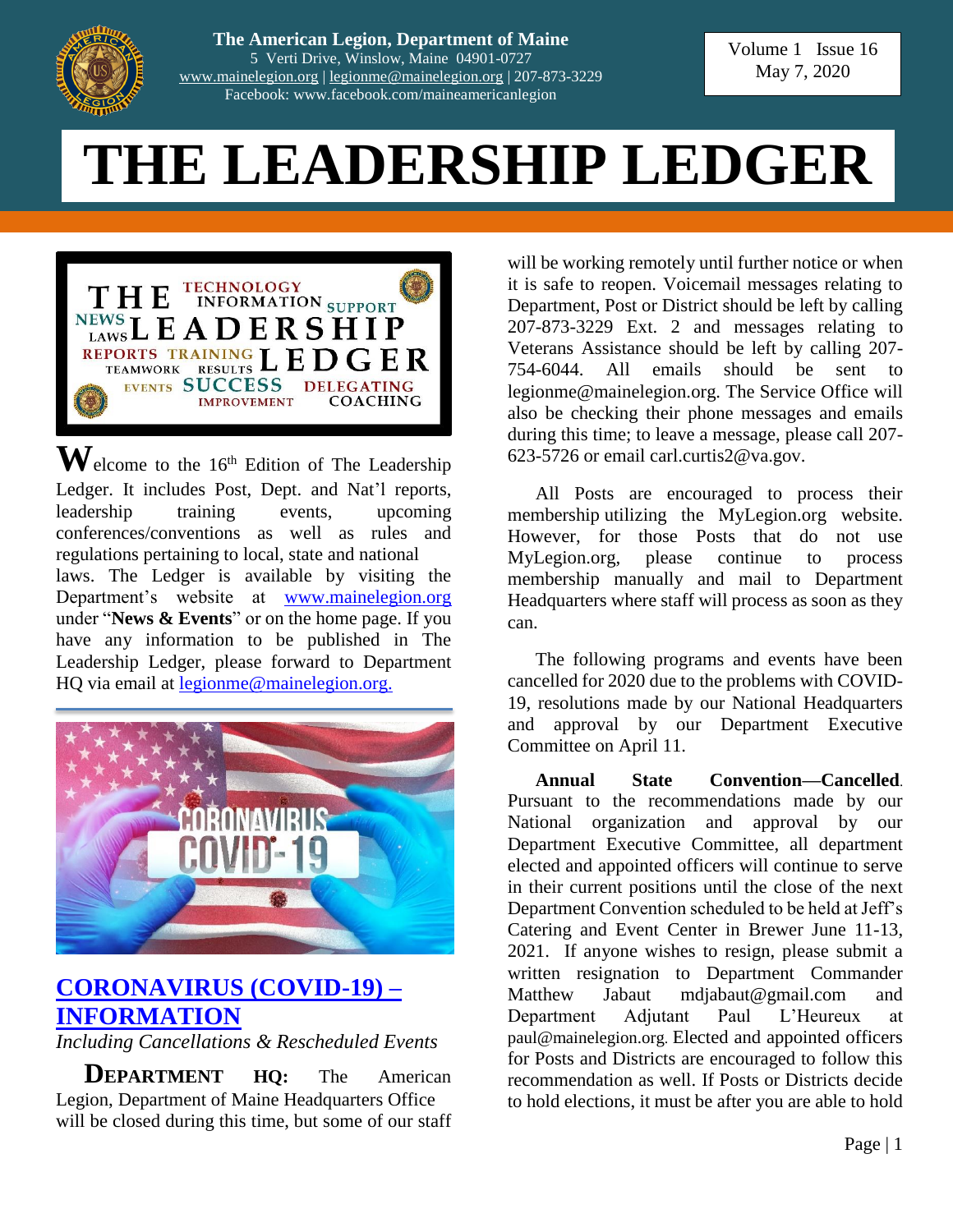meetings again.

The Sweepstakes drawing is scheduled as planned and will be held June 13 with a location to be determined.

Donations and ad space submissions to the State Convention Yearbook in support of our Maine Veterans has been extended to July 1. A digital copy will be made available by visiting www.mainelegion.org and a limited number of copies will printed. Please visit [http://www.mainelegion.org/pages/news](http://www.mainelegion.org/pages/news-events/state-convention/convention-yearbook.php)[events/state-convention/convention-yearbook.php](http://www.mainelegion.org/pages/news-events/state-convention/convention-yearbook.php) for more information.

#### **Dirigo Boys & Girls State—Cancelled. Department Testimonial—Cancelled.**

**Maine Legion College—**Department is currently accepting applications for Maine Legion College with cutoff date of July 1st and starting class on July 18th.

**Scholarships and Awards—**Deadline for submitting applications for scholarships and awards has been extended to July 1, 2020. Awards will be presented during our Fall Conference on September 19 at Jeff's Catering & Event Center in Brewer.

**For a complete listing of up-to-date information, cancellations and rescheduled events, please visit [www.mainelegion.org](http://www.mainelegion.org/) or click the following link: [CORONAVIRUS \(COVID-19\) –](http://www.mainelegion.org/pages/news-events/covid-19-info.php) INFORMATION** *[Including Cancellations](http://www.mainelegion.org/pages/news-events/covid-19-info.php)  [& Rescheduled Events](http://www.mainelegion.org/pages/news-events/covid-19-info.php)*

#### **DISTRICT MEETINGS** Be Connected - Be Heard - Be Informed

**Due to COVID-19 ALL District Meetings have been cancelled until further notice.** 

## **MILITARY TRIVIA:**

**Q:** Of the Congressional Medals of Honor awarded to Mainers, in what war were the greatest number given?

*Submitted by Dwayne Hatfield, Mars Hill Post 118*

## **VETERANS POLICY UPDATE FROM SENATOR KING**

**M**any homeless Americans qualify for an Economic Impact Payment. Those who don't normally file taxes have a quick and easy process to sign up with #IRS to get a payment: [www.irs.gov/nonfilereip](https://outreach.senate.gov/iqextranet/iqClickTrk.aspx?&cid=quorum_king-iq&crop=14531QQQ7581477QQQ6029671QQQ7967273&report_id=&redirect=http%3a%2f%2fwww.irs.gov%2fnonfilereip&redir_log=334232143988216) #COVIDreliefIRS.

## **HOLIDAY REMINDER**

**T**he Department Headquarters Office and Service Office will be closed Monday, May 25 in observance of Memorial Day.



## **PLANT A VIRTUAL POPPY DAY GARDEN WITH**

## **THE AMERICAN LEGION**

*The American Legion MAY 05, 2020*

**I**n these times of social distancing, The American Legion Media & Communications Division offers members, friends and followers the opportunity to plant and cultivate a virtual garden of red poppies to honor the fallen. In the weeks leading up to National Poppy Day, May 22, submissions will be welcomed on the fast-growing American Legion national Instagram platform. For more information, please click on the Poppy Day Garden image above.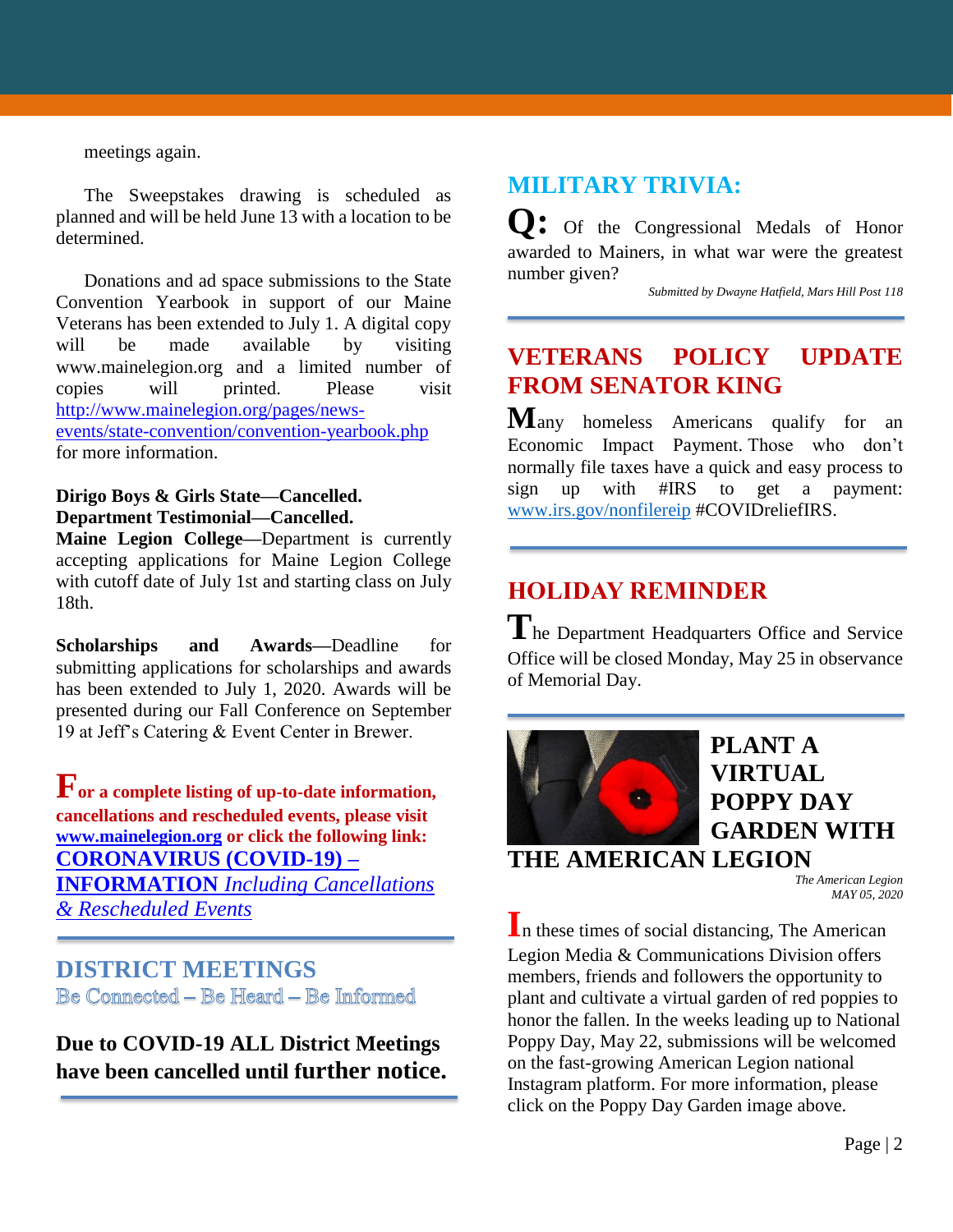#### **REPORT/FORM SUBMISSIONS**

#### **ATTENTION POST/DISTRICT ADJUTANTS & COMMANDERS! Keep Your Post/District Information Up-to-Date**

Please **[CLICK HERE](http://www.mainelegion.org/media/DIRECTORY_CALENDAR/EXCEL_POST_FORMS.pdf)** to check and see if the following forms/reports have been received at Department HQ:

Annual Post Data Report (deadline = April 15) CPR (deadline for online  $=$  July 1 | Mail  $=$  May 29) Notification of Post/Squadron Cmdrs. & Adj. Form,  $(deadline = July 1)$ Post Officer's Form (deadline = July 1) District Officers Form (deadline = July 1)

## **LEGIONNAIRES SERVING, INSPIRING AND FEEDING THEIR COMMUNITIES**



American Legion Family members continue to assist others during difficult time. Virtual Buddy Checks, food drives, creating protective

masks and supporting health-care workers are among the ways the Legion Family is shining amidst COVID-19. Click on the image for more information.

#### **BUDDY CHECKS MAKING A DIFFERENCE DURING PANDEMIC**

**Please click on the following link Buddy Checks** [Making a Difference During Pandemic](https://editor.legionemail.com/vo/?FileID=92a4f0e0-b642-4e44-adcc-173407caded1&m=82d0e11f-f596-41f0-a960-9e19840f46df&MailID=39372314&listid=84772&RecipientID=19142040036) which includes [Your guide to starting and making Buddy](https://www.legion.org/membership/248690/your-guide-starting-and-making-buddy-checks)  [Checks](https://www.legion.org/membership/248690/your-guide-starting-and-making-buddy-checks) and [Toolkit can help posts conduct Buddy](https://www.legion.org/membership/248657/toolkit-can-help-posts-conduct-buddy-checks-during-pandemic)  [Checks during the pandemic](https://www.legion.org/membership/248657/toolkit-can-help-posts-conduct-buddy-checks-during-pandemic)

## **MILITARY TRIVIA:**

**Answer to Military Trivia:** The Civil War, with 89 out of the grand total of 123 for Mainers, were awarded in that period. Only 5 were awarded for Vietnam.



## **[FIGHTING TO THE](https://www.gofundme.com/f/5hx779-a-cause-i-care-about-needs-help?utm_source=customer&utm_medium=copy_link&utm_campaign=p_cf+share-flow-1)  [FINISH LINE, FOR THE](https://www.gofundme.com/f/5hx779-a-cause-i-care-about-needs-help?utm_source=customer&utm_medium=copy_link&utm_campaign=p_cf+share-flow-1)  [FOUNDATION](https://www.gofundme.com/f/5hx779-a-cause-i-care-about-needs-help?utm_source=customer&utm_medium=copy_link&utm_campaign=p_cf+share-flow-1)**

Still plenty of time to Join Team Caroline!

Boston Marathon has been moved to September 14 from April due to coronavirus

Please [click here,](https://www.gofundme.com/f/5hx779-a-cause-i-care-about-needs-help?utm_source=customer&utm_medium=copy_link&utm_campaign=p_cf+share-flow-1) or visit [http://www.mainelegion.org/pages/foundation/fundr](http://www.mainelegion.org/pages/foundation/fundraising-events.php) [aising-events.php](http://www.mainelegion.org/pages/foundation/fundraising-events.php) to place your contribution today to a cause that means so much!

## **DONATIONS-Foundation**

Peter Johnson-\$100; Ronda Lecompte-\$25; Sherree Paradis- \$100; Julie Dussinger-\$100; Peter Jabaut-\$100 Denise Tepler- \$50; David Tanguay-\$500; Joanne Ottman-\$50; Russell Jabaut- \$100; Joseph Yarmala-\$100; Nicolas Hamlin-\$1,000; Nancy Laffin-\$30; Jonathan Robertson-\$20; Tracy Grieves-\$40; Paul L'Heureux-\$500; Patricia Thurston-\$100; Jason Hall-\$50, Penobscot County District 13-\$48, Sherman Lahaie Jr.-\$100; John Perrino-\$100, Lloyd Woods-\$50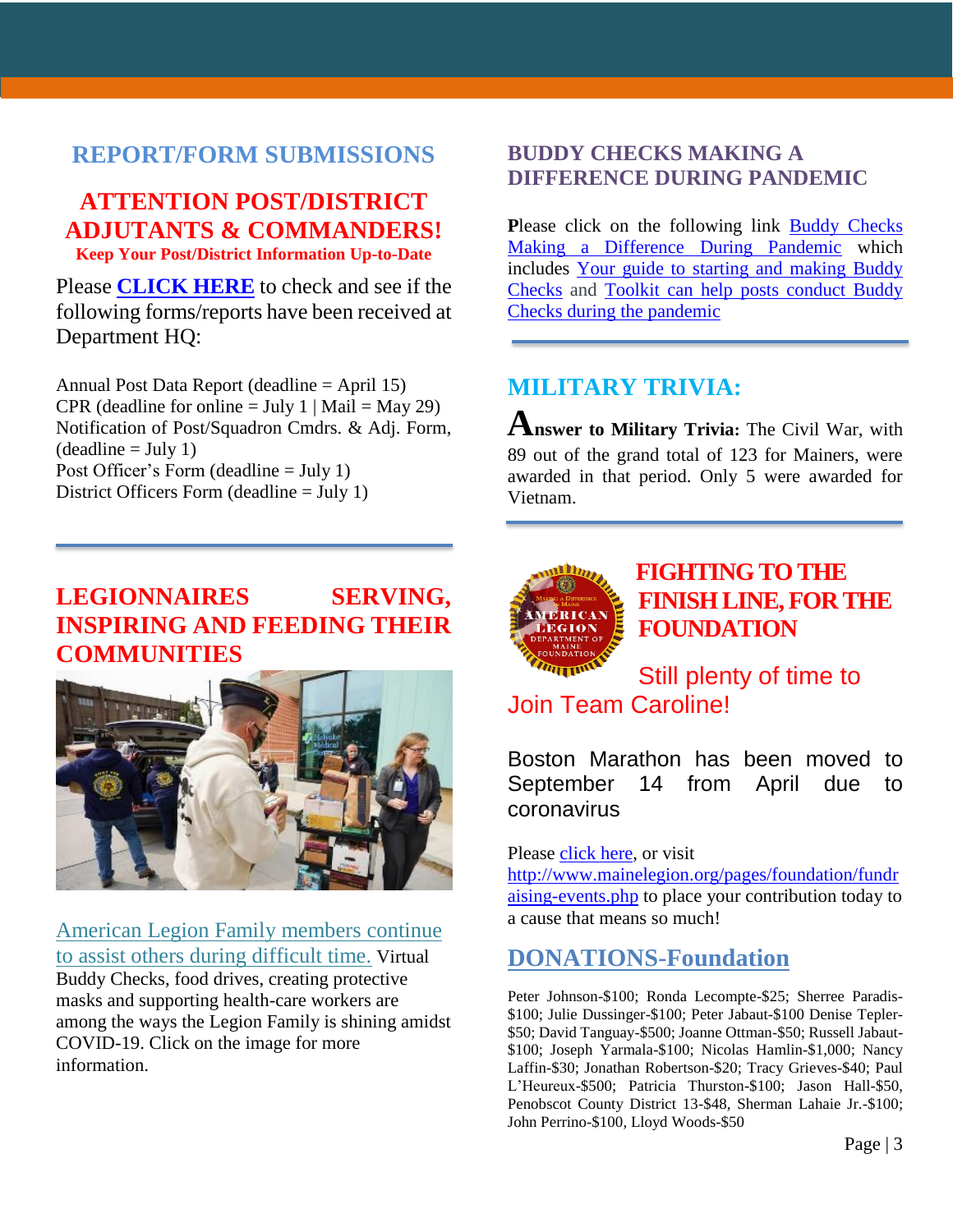## **PAST COMMANDERS CLUB**

**I**f you are a Past Post Commander of The American Legion, Department of Maine and have not yet paid your annual dues to the Past Commander Club in support of the James V. Day Scholarship, please do so as soon as possible by filling out the attached form or visit

[http://www.mainelegion.org/pages/formsapplication](http://www.mainelegion.org/pages/formsapplications.php) [s.php](http://www.mainelegion.org/pages/formsapplications.php) and click on the Past Commanders Club (Fillable) form. Mail form along with \$2.00 per member to The American Legion, Past Commanders Club, 5 Verti Drive, Winslow, Maine 04901-0727. It is because of you, and the members and officers of your Post that The American Legion, Department of Maine can authorized 2 students to receive a \$500 scholarship each year. Thank you for your support!

#### **PAST COMMANDERS CLUB DUES**

**T**hank you to the following posts who sent in their dues to sponsor James V. Day Scholarship:

| Post $19 -$ Sanford                           | Post 20 - Brunswick                        |
|-----------------------------------------------|--------------------------------------------|
| Post 24 - Rumford                             | Post 34 - Tenants Harbor                   |
| Post $35 -$ So. Portland Post $40$ - Winthrop |                                            |
| Post 41 - Milo                                | Post 49 - Van Buren                        |
| Post 50 - Unity                               | Post 58 - Buckfield                        |
| Post 59 – Pembroke Post 72 - So. Paris        |                                            |
| Post 94 – Greenville Post 181 - Litchfield    |                                            |
|                                               | Post 132 – Richmond Post 147 - Madawaska   |
| Post 148 - Windham Post 153 - Auburn          |                                            |
|                                               | Post 197 – Westbrook Post 216 - Phippsburg |

#### **DONATIONS**

National Commanders Campaign Alfred McKay, Dept. Americanism Officer \$75

| Maine Blind Camp                             |       |
|----------------------------------------------|-------|
| Presque Isle Post 88                         | \$100 |
| Litchfield Post 181                          | \$200 |
| $L$ egion $B$ aseball<br>Litchfield Post 181 | \$250 |

#### **MAINE LEGION COLLEGE CLASS FOR 2020**

**W**e are currently working on the next Maine Legion College Classes for the 2020 year. As in the past, you have to make a commitment but we know that you will gain much from these classes and from other Legionnaires from all over the State of Maine.

This is the schedule we will follow: Classes start at 8:30 a.m. each day

Phase 1: July 18 & 19 Phase 2: TBD Phase 3: TBD

To attend these classes, you must first go online at: [www.legion.org/alei](http://www.legion.org/alei) and complete the Basic Training Course. After completion, please forward a copy of the Certificate to us at State HQ. You may scan the document and send it by email to [paul@mainelegion.org](mailto:paul@mainelegion.org) along with your **Name, Post** No., and Cell Phone No. From that point, you will be included in the class starting on July 18 and we will communicate by email with any information we need to pass on.

If you are currently looking for something different to do during these challenging times, this would be a great opportunity to learn more about the American Legion at all levels. It would be an excellent course to take if you are currently or considering to be an officer at the Post or District level. This would be a great learning experience while you are currently at home wanting something different to do.